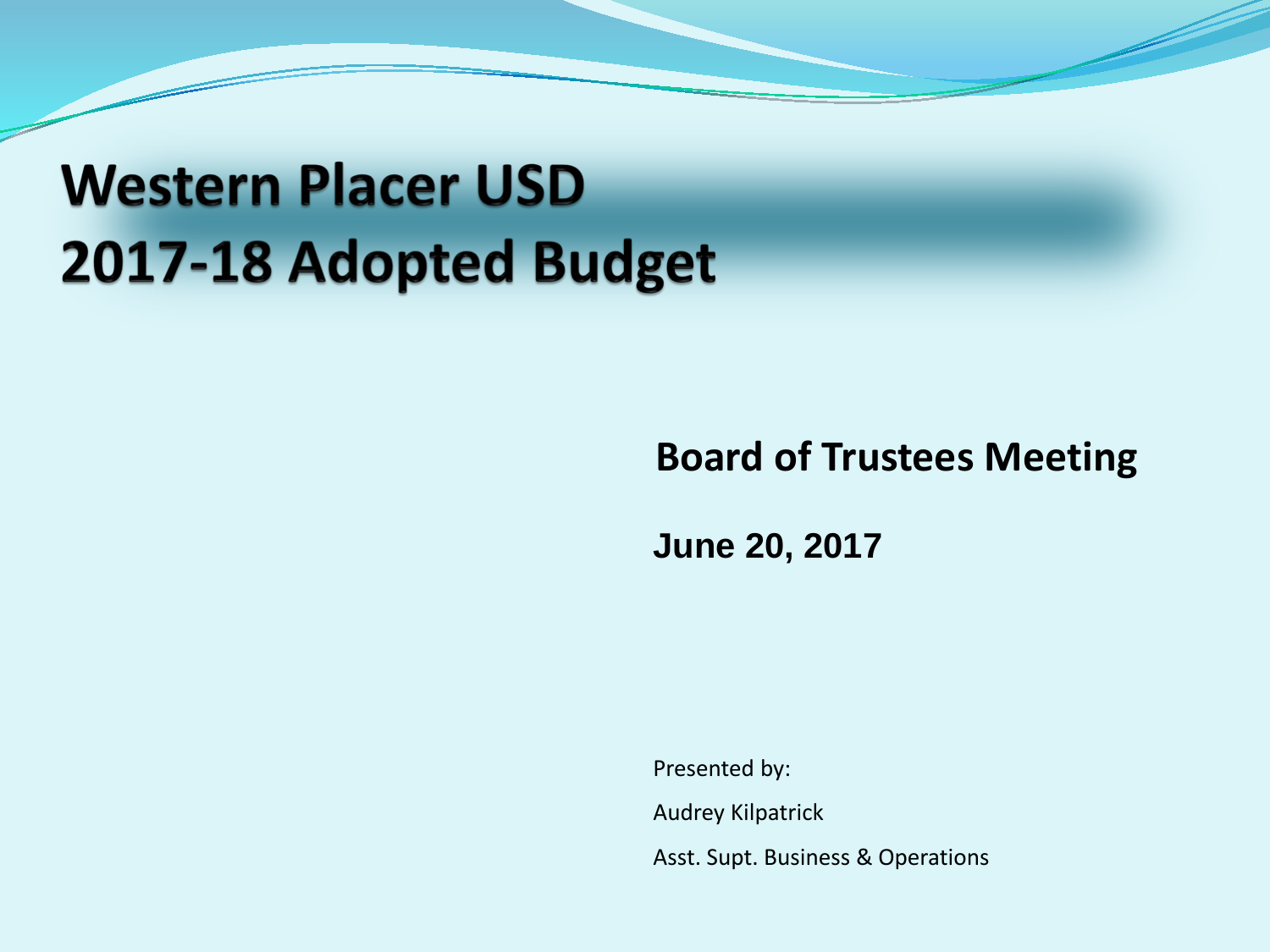# 2017-18 State Budget Update

#### **June 30, 2017 State Deadline**

Just in time to meet the constitutional deadline, on June 15th the California Legislature adopted a state spending plan for the upcoming fiscal year. Governor Brown now has 12 working days to sign the budget. Although the Governor has limited veto power (known as line-item "blue pencil") to reduce or eliminate any appropriation, we do not expect many changes.

The Conference Committee adopted the governor's May Revision General Fund revenue estimates, but also adopted the Legislative Analyst's Office slightly higher local property tax estimates with the intent of generating approximately \$150 million in additional non-Proposition <sup>98</sup> revenue for other non-education priorities in 2017- 18.

The compromise includes \$1.362 billion to the Local Control Funding Formula to help school districts and charter schools reach 97 percent of the full funding targets, and one-time discretionary grant funds for a total of \$876.6 million (approximately \$146 per Average Daily Attendance). While these one-time amounts are lower than the \$1 billion proposed by Governor Brown in the May Revise, the Legislature disagreed with the Department of Finance's proposed approach of releasing these funds in May 2019, and instead the funding will be apportioned to local educational agencies in 2017-18.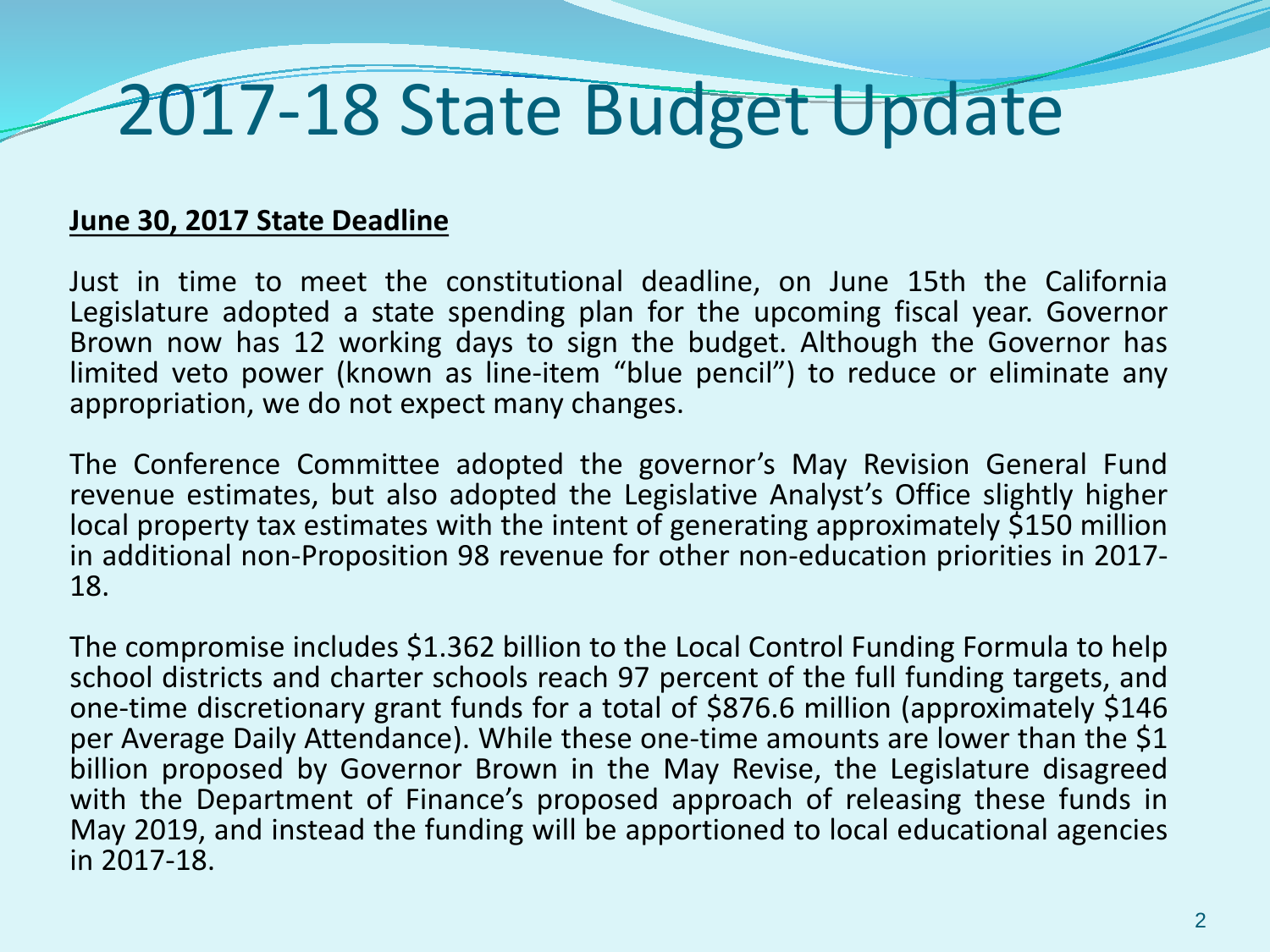## WPUSD 2017-18 Budget Assumptions

- The 2017-18 budget assumptions are used to prepare the 2017-18 Budget and multi- year projections for 2018-19 and 2019-20 fiscal years. The multi-year projections provide a view of the current year (2017-18) budget and the next two years' budget plan (2018-19 and 2019-20).
- They are built with assumptions provided by PCOE Common Message, School Services of California, the State Dept. of Finance (DOF), FCMAT LCFF Calculator, federal funding projections and district trends and data. Property taxes, state allocations, LCFF Funding estimates, new legislature, federal funding and budget projections, and ballot measures can all have a significant impact on revenue assumptions.
- The budget also reflects the State's 2017-18 May Revise proposals.
- Detailed 2017-18 budget and enrollment assumptions for all funds were presented at a public hearing and board meeting on June 6, 2017.
- Budget does not include any changes from the recently adopted State Budget approval as it is awaiting Governor's approval.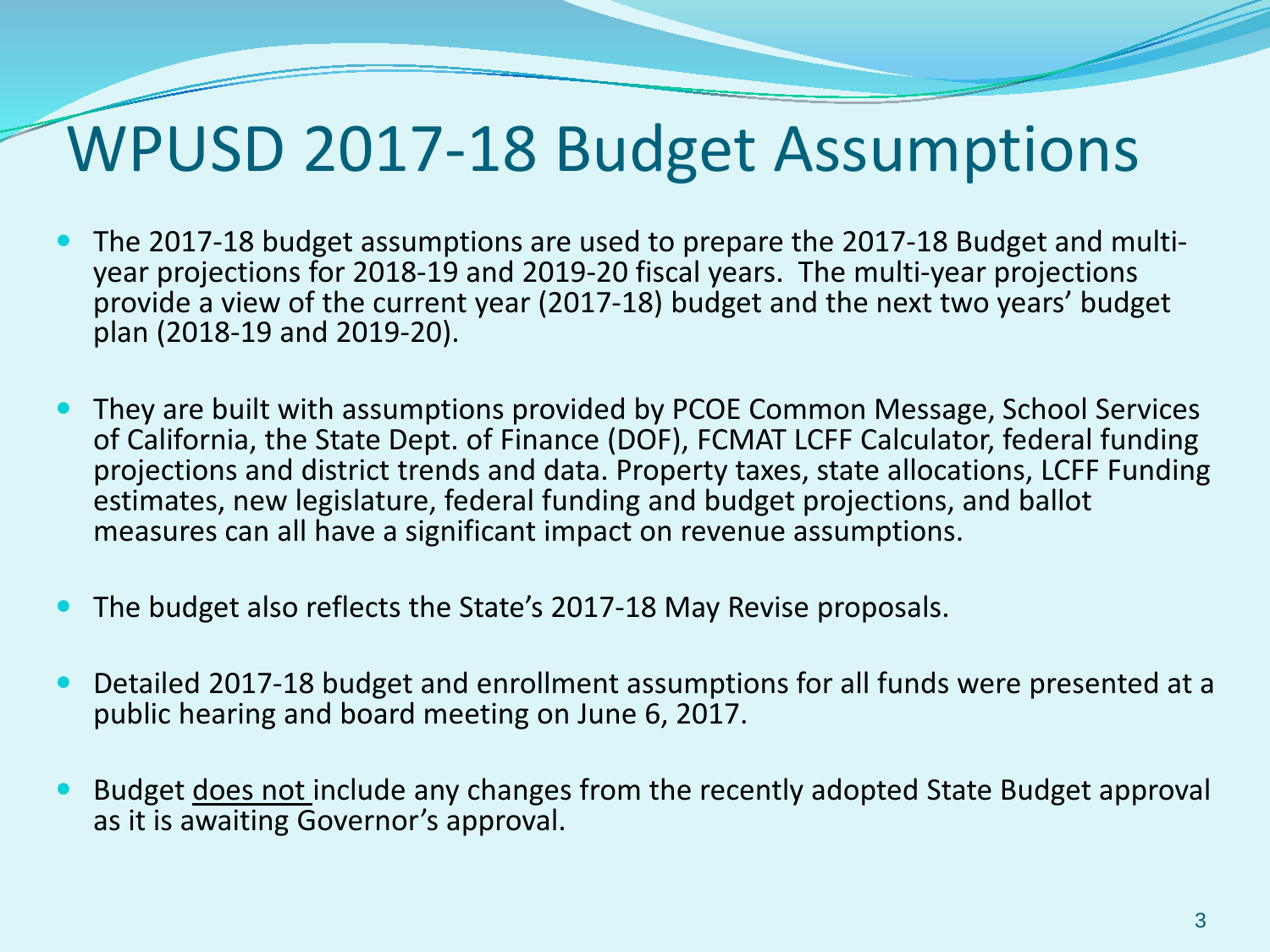**WPUSD 2017-18 General Fund Budget**

|                                                                       | <b>Adopted Budget</b> |                   |               |  |  |
|-----------------------------------------------------------------------|-----------------------|-------------------|---------------|--|--|
|                                                                       |                       | 2017-18           |               |  |  |
|                                                                       | <b>Unrestricted</b>   | <b>Restricted</b> | Combined      |  |  |
| Revenues                                                              |                       |                   |               |  |  |
| <b>LCFF Funding</b>                                                   | 55,591,298            | 951,583           | 56, 542, 881  |  |  |
| <b>Federal Revenue</b>                                                | 2,394                 | 2,121,686         | 2,124,080     |  |  |
| <b>State Revenue</b>                                                  | 1,199,528             | 4,030,156         | 5,229,684     |  |  |
| Local Revenue                                                         | 1,233,000             | 2,406,967         | 3,639,967     |  |  |
| <b>Total Revenue</b>                                                  | 58,026,220            | 9,510,392         | 67,536,612    |  |  |
| Expenditures                                                          |                       |                   |               |  |  |
| <b>Certificated Salaries</b>                                          | 26,380,190            | 5,098,339         | 31,478,529    |  |  |
| <b>Classified Salaries</b>                                            | 5,807,936             | 3,194,879         | 9,002,815     |  |  |
| <b>Benefits</b>                                                       | 11,611,248            | 5,573,675         | 17,184,923    |  |  |
| <b>Books and Supplies</b>                                             | 1,923,194             | 1,111,837         | 3,035,031     |  |  |
| Other Services & Oper. Exp                                            | 4,103,850             | 2,007,406         | 6,111,256     |  |  |
| <b>Capital Outlay</b>                                                 |                       | 102,275           | 102,275       |  |  |
| Other Outgo 7xxx                                                      | 282,179               | 1,697,890         | 1,980,069     |  |  |
| Transfer of Indirect 73xx                                             | (979, 783)            | 976,554           | (3,229)       |  |  |
| <b>Total Expenditures</b>                                             | 49,128,814            | 19,762,855        | 68,891,669    |  |  |
| Deficit/Surplus                                                       | 8,897,406             | (10, 252, 463)    | (1, 355, 057) |  |  |
| Transfers In                                                          |                       |                   |               |  |  |
| Transfers out                                                         | (173, 360)            |                   | (173, 360)    |  |  |
| <b>Contributions to Restricted</b>                                    | (10, 252, 463)        | 10,252,463        |               |  |  |
| Net increase (decrease) in Fund Balance                               | (1,528,417)           |                   | (1,528,417)   |  |  |
| <b>Beginning Balance</b>                                              | 5,144,280             | 156,071           | 5,300,351     |  |  |
| <b>Ending Fund Balance</b>                                            | 3,615,863             | 156,071           | 3,771,934     |  |  |
| <b>Components of Ending Fund Balance</b>                              |                       |                   |               |  |  |
| Nonspendable:                                                         |                       |                   |               |  |  |
| Reserve - Revolving Fund                                              | 5,000                 |                   | 5,000         |  |  |
| <b>Restricted:</b>                                                    |                       |                   |               |  |  |
| Reserve - Designated Programs                                         |                       | 156,071           | 156,071       |  |  |
| Unassigned/Unappropriated:                                            |                       |                   |               |  |  |
| Reserve - Economic Uncertainty @ 3%                                   | 2,071,951             |                   | 2,071,951     |  |  |
| Reserve - Deferred Maintenance Reserve                                | 156,955               |                   | 156,955       |  |  |
| Reserve - Additional LCFF Supplemental                                |                       |                   |               |  |  |
| Required Increase Budget 17-18 & 18-19                                | $\Omega$              |                   | 0             |  |  |
| Reserve - Charter Technical Assistance                                | 93,812                |                   | 93,812        |  |  |
| Reserve - GAP Funding Contingency -                                   |                       |                   |               |  |  |
| Subsequent Budget Year                                                | $\mathbf 0$           |                   | $\mathbf 0$   |  |  |
| <b>Reserve - Unassigned Economic</b><br>Uncertainty surplus/(deficit) | 1,288,145             |                   | 1,288,145     |  |  |
| <b>Total Ending Fund Balance</b>                                      |                       |                   |               |  |  |
|                                                                       | 3,615,863             | 156,071           | 3,771,934     |  |  |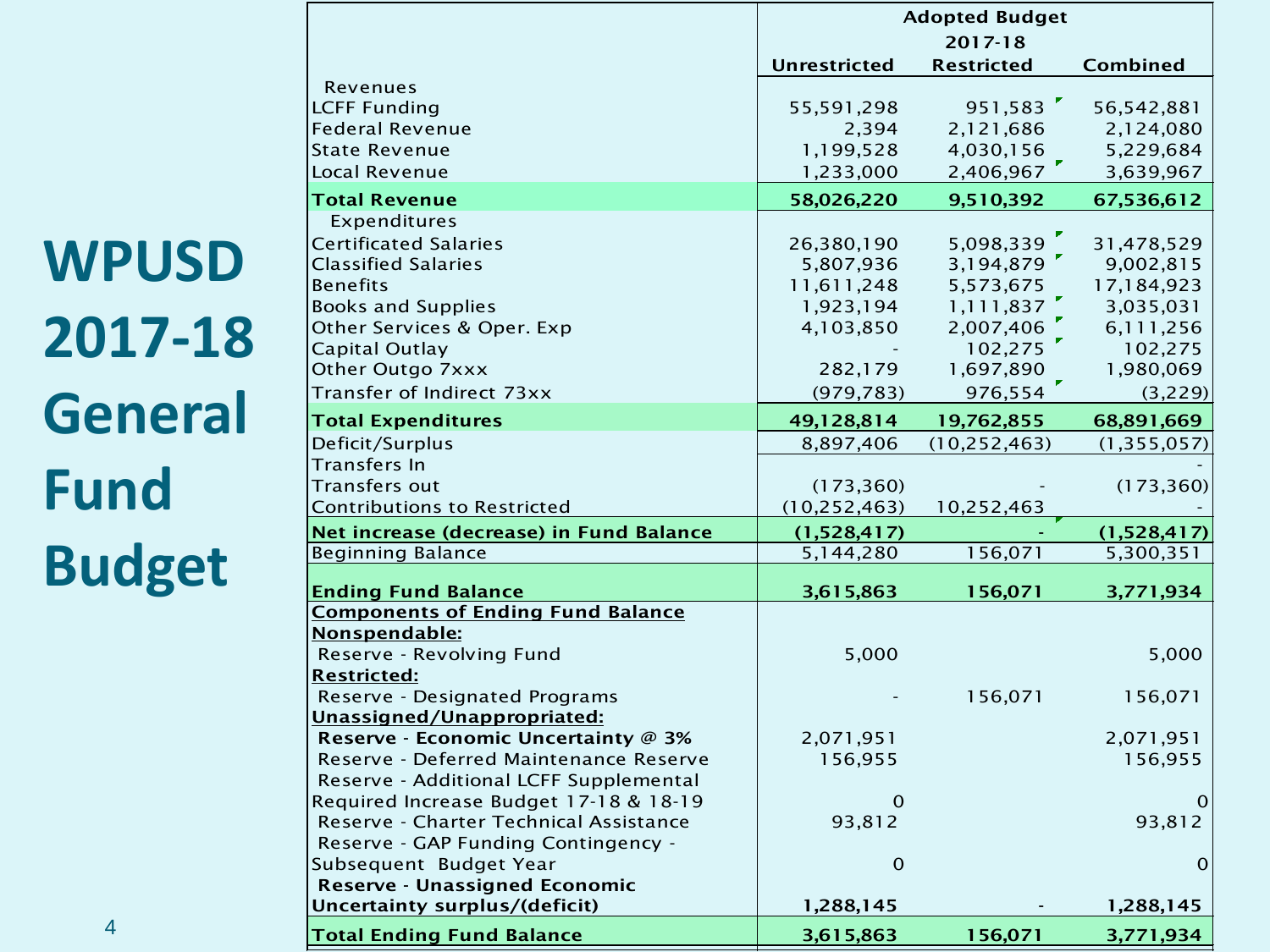### 2016-17 2nd Interim vs. 2016-17 Estimated Actuals

|                                          | <b>Second</b> | <b>Estimated Actuals</b> |                   | 2nd                |              |                         |  |
|------------------------------------------|---------------|--------------------------|-------------------|--------------------|--------------|-------------------------|--|
|                                          | Interim       |                          |                   | Interim vs.        |              |                         |  |
|                                          | 2016-17       |                          | 2016-17           |                    | Est. Act. \$ |                         |  |
|                                          | Combined      | <b>Unrestricted</b>      | <b>Restricted</b> | Combined           | Variance     |                         |  |
| Revenues                                 |               |                          |                   |                    |              |                         |  |
| <b>LCFF Funding</b>                      | 54,147,348    | 53,637,050               |                   | 949,170 54,586,220 | 438,872      | $\mathbf{1}$            |  |
| <b>Federal Revenue</b>                   | 2,512,590     | 2,624                    | 2,495,146         | 2,497,770          | (14, 820)    |                         |  |
| <b>State Revenue</b>                     | 9,869,352     | 2,549,160                | 7,342,548         | 9,891,708          | 22,356       |                         |  |
| Local Revenue                            | 3,815,671     | 1,528,457                | 2,471,645         | 4,000,102          | 184,431      | $2^{\circ}$             |  |
| <b>Total Revenue</b>                     | 70,344,961    | 57,717,291               | 13,258,509        | 70,975,800         | 630,839      |                         |  |
| Expenditures                             |               |                          |                   |                    |              |                         |  |
| <b>Certificated Salaries</b>             | 31,090,246    | 25,817,553               | 5,184,198         | 31,001,751         | (88, 495)    | $\overline{\mathbf{3}}$ |  |
| <b>Classified Salaries</b>               | 8,873,289     | 5,869,714                | 3,095,274         | 8,964,988          | 91,699       | $\overline{4}$          |  |
| <b>Benefits</b>                          | 16,072,912    | 10,830,025               | 5,219,736         | 16,049,761         | (23, 151)    |                         |  |
| <b>Books and Supplies</b>                | 7,009,085     | 5,548,184                | 1,584,231         | 7,132,415          | 123,330      | 6                       |  |
| Other Services & Oper. Exp               | 8,113,392     | 4,943,043                | 3,288,162         | 8,231,205          | 117,813      | $\overline{7}$          |  |
| Capital Outlay                           | 3,760,888     | 365,597                  | 3,379,493         | 3,745,090          | (15,798)     | 8                       |  |
| Other Outgo 7xxx                         | 2,122,013     | 311,989                  | 1,784,369         | 2,096,358          | (25, 655)    |                         |  |
| Transfer of Indirect 73xx                | (74, 639)     | (679, 431)               | 676,602           | (2,829)            | 71,810       | $\overline{9}$          |  |
| <b>Total Expenditures</b>                | 76,967,186    | 53,006,674               | 24,212,065        | 77,218,739         | 251,553      |                         |  |
| Deficit/Surplus                          | (6,622,225)   | 4,710,617                | (10, 953, 556)    | (6, 242, 939)      | 379,286      |                         |  |
| Transfers In                             |               |                          |                   |                    |              |                         |  |
| Transfers out                            | (173, 560)    | (173, 560)               |                   | (173, 560)         |              |                         |  |
| <b>Contributions to Restricted</b>       |               | (9,875,655)              | 9,875,655         |                    |              |                         |  |
| Net increase (decrease) in Fund Balance  | (6,795,785)   | (5,338,598)              | (1,077,901)       | (6,416,499)        | 379,286      |                         |  |
| <b>Beginning Balance</b>                 | 11,716,850    | 10,482,878               | 1,233,972         | 11,716,850         |              |                         |  |
|                                          |               |                          |                   |                    |              |                         |  |
| <b>Ending Fund Balance</b>               | 4,921,065     | 5,144,280                | 156,071           | 5,300,351          | 379,286      |                         |  |
| <b>Components of Ending Fund Balance</b> |               |                          |                   |                    |              |                         |  |
| Nonspendable:                            |               |                          |                   |                    |              |                         |  |
| Reserve - Revolving Fund                 | 5,000         | 5,000                    |                   | 5,000              |              |                         |  |
| <b>Restricted:</b>                       |               |                          |                   |                    |              |                         |  |
| Reserve - Designated Programs            | 152,713       |                          | 156,071           | 156,071            | 3,358        |                         |  |
| Unassigned/Unappropriated:               |               |                          |                   |                    |              |                         |  |
| Reserve - Economic Uncertainty @ 3%      | 2,314,222     | 2,321,769                |                   | 2,321,769          | 7,547        |                         |  |
| Reserve - Deferred Maintenance Reserve   | 158,455       | 158,455                  |                   | 158,455            |              |                         |  |
| Reserve - Additional LCFF Supplemental   |               |                          |                   |                    |              |                         |  |
| Required Increase Budget 17-18 & 18-19   | $\mathbf 0$   | $\mathbf 0$              |                   | 0                  |              |                         |  |
| Reserve - Charter Technical Assistance   | 93,812        | 93,812                   |                   | 93,812             |              |                         |  |
| Reserve - GAP Funding Contingency -      |               |                          |                   |                    |              |                         |  |
| Subsequent Budget Year                   | 743,919       | 743,919                  |                   | 743,919            |              |                         |  |
| Reserve - Unassigned Economic            |               |                          |                   |                    |              |                         |  |
| Uncertainty surplus/(deficit)            | 1,452,944     | 1,821,325                |                   | 1,821,325          | 368,381      |                         |  |
| <b>Total Ending Fund Balance</b>         | 4,921,065     | 5,144,280                | 156,071           | 5,300,351          | 379,286      |                         |  |

#### **Major Changes in 2016-17 Budget**

| Revenues:                      |            |
|--------------------------------|------------|
| <b>LCFF Funding Increase</b>   |            |
| - P-2 75 ADA                   | \$440,000  |
| <b>Federal Revenues</b>        | (15,000)   |
| <b>State Revenues</b>          | 20,000     |
| <b>Local Revenues</b>          | 185,000    |
| Change in Revenues             | \$630,000  |
| Expenditures:                  |            |
|                                |            |
| <b>Salaries &amp; Benefits</b> | \$(20,000) |

| Services, Operating & Other |           |
|-----------------------------|-----------|
| Books, Supplies             | 270,000   |
| Change in Expenditures      | \$250,000 |

Total Net Increase in Projected 16/17 Ending Fund Balance **\$ 380,000** 

#### **Estimated Ending Fund Balance June 30, 2017 - \$5,300,351**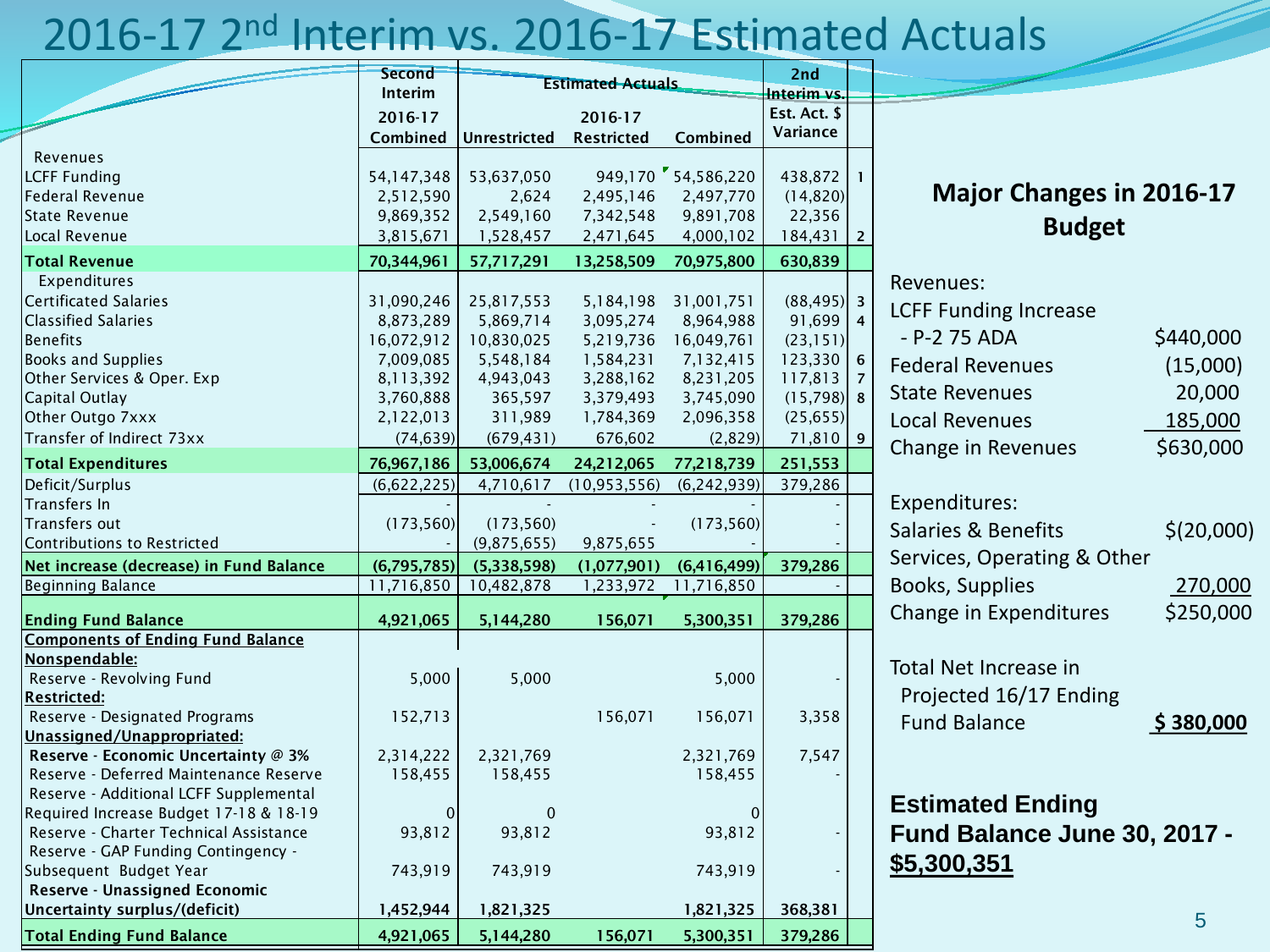## Local Control Funding Formula (LCFF)

The Governor calculates the 2017-18 Proposition 98 guarantee at \$74.6 billion, up about \$1.1 billion compared to January. The budget also provides \$1.4 billion Local Control Funding Formula, an additional \$661 million from January's Proposal. This increase brings the formula to 97 percent of full implementation. The uptick in revenues means that K-12 education will not face a deferral and will receive additional dollars towards the Local Control Funding Formula.

Below are the projected COLA and Gap Funding rates from the Dept. of Finance (May Revise):

**LCFF Gap Closure Estimates – May Revision 2017**

| <b>LOTT OUR ORGANIC LOURNAGES</b> THAY INCREDICT ZUTT<br>(Dollars in Millions) |          |         |         |         |         |  |
|--------------------------------------------------------------------------------|----------|---------|---------|---------|---------|--|
|                                                                                | 2016-17  | 2017-18 | 2018-19 | 2019-20 | 2020-21 |  |
| <b>LCFF</b><br><b>Funding -</b>                                                |          |         |         |         |         |  |
| <b>State</b>                                                                   | \$2,942  | \$1,387 | \$2,015 | \$1,472 | \$1,857 |  |
| Gap<br><b>Closure</b>                                                          | 55.03%   | 43.97%  | 71.53%  | 73.51%  | 100.00% |  |
| <b>COLA</b>                                                                    | $0.00\%$ | 1.56%   | 2.15%   | 2.35%   | 2.57%   |  |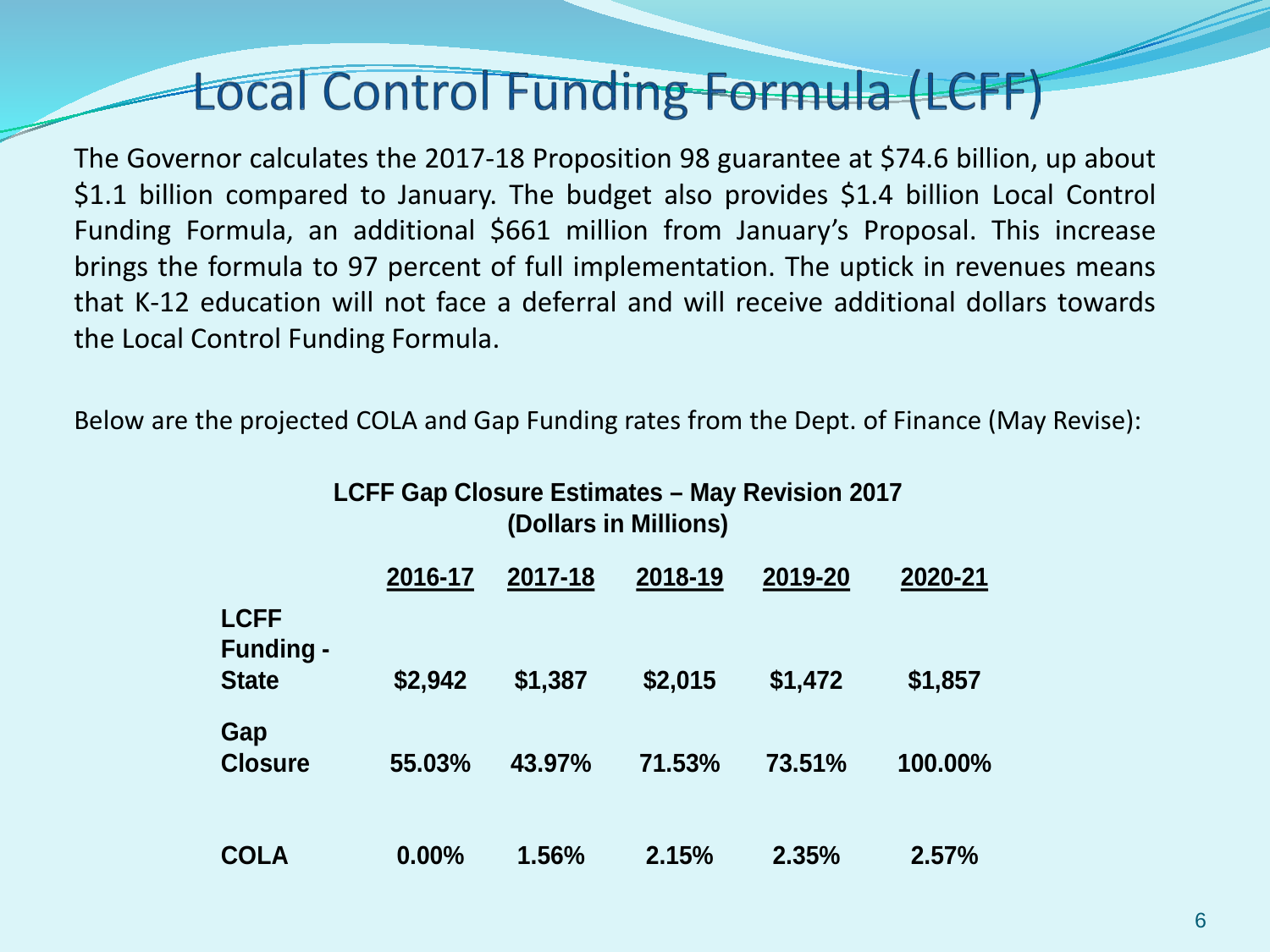# Enrollment and ADA Projections

Enrollment and attendance projections for the current 2016-17 budget year, 2017-18 Adopted budget and the next two budget years are listed below:

|                                  | 16/17            | 17/18          |            |            |
|----------------------------------|------------------|----------------|------------|------------|
|                                  | <b>Estimated</b> | <b>Adopted</b> | 18/19      | 19/20      |
|                                  | <b>Actuals</b>   | <b>Budget</b>  | Projection | Projection |
| <b>Enrollment</b>                | 6,878            | 6,953          | 7,022      | 7,093      |
| <b>ADA Yield</b>                 | 96.0%            | 95.8%          | 95.8%      | 95.8%      |
| <b>ADA</b>                       | 6,601            | 6,680          | 6,747      | 6,815      |
| % Increase (Decrease) Enrollment | 2.0%             | 1.1%           | 1.0%       | 1.0%       |
| # Increase (Decrease) Enrollment | 133              | 75             | 70         | 70         |

For the 2016-17 school year, the District CALPADS actual enrollment increased by 133 students, with an increase of 66 students over projection and an overall 2% increase. Before our decline in 2014-15 of 54 students, the District experienced an average annual enrollment averaging of 1% over those last five years. For 2017-18 the district is projected an increase of 75 students (1.1% increase).

Average Daily Attendance rate (ADA) have ranged from a high of 96.2% in 2015-16 to a low of 95.47% in 2012-13 in the last five years with a projected rate of 95.8% in 2017-18 forward.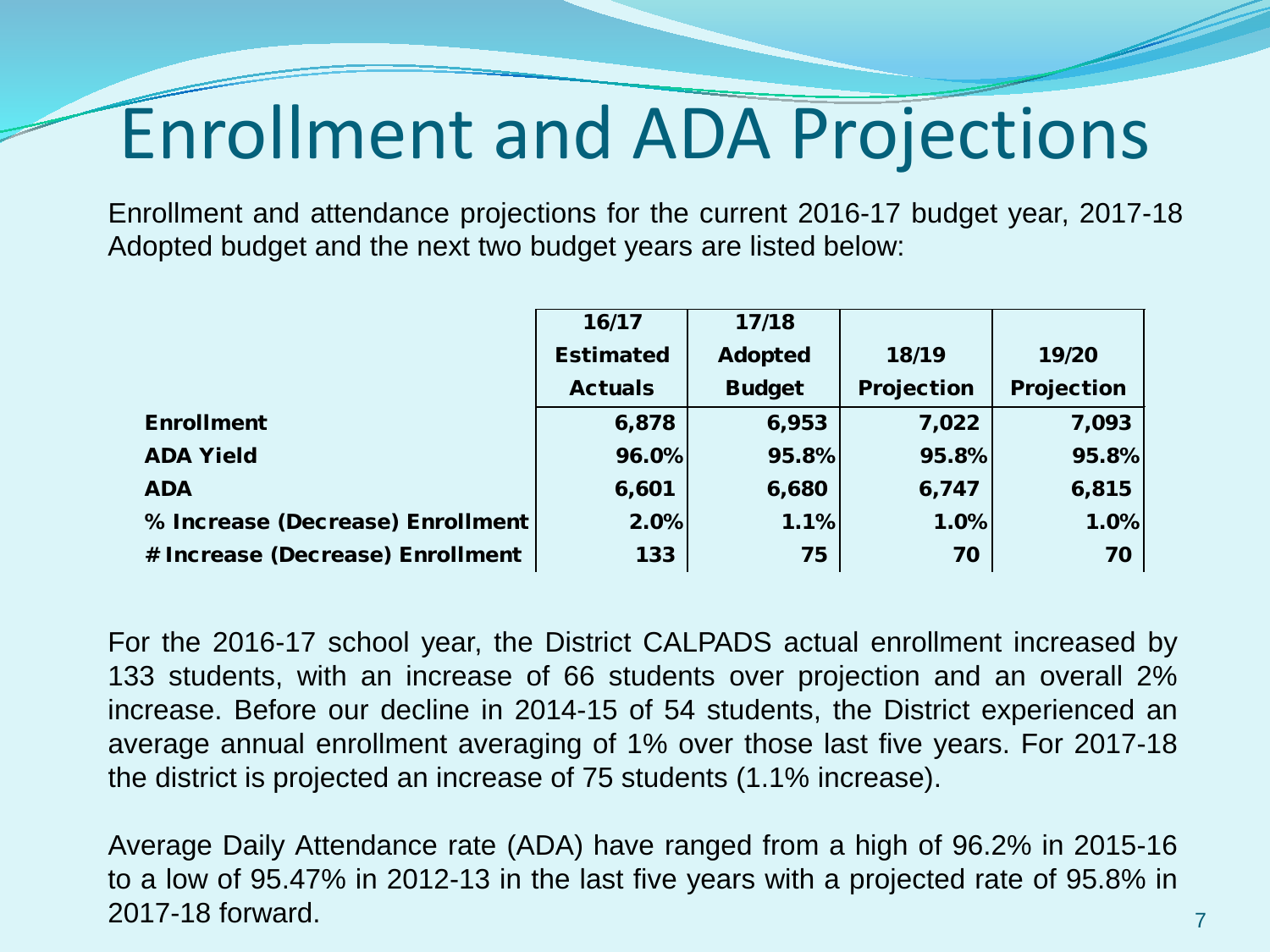## Categorical Revenues and Contributions

### (Encroachment)

#### **Other State Programs**

The Governors May Revision proposes a Cost-of-Living Adjustment (COLA) to increase slightly from the 1.48% estimated in January to 1.56% for all categorical programs including Special Education.

Some categorical programs require contributions from the district unrestricted funds as the funding received does not cover the expenditures for that specific program. A summary of the change in contributions from 2016-17 to 2017-18 is summarized below:

#### *Contributions to Restricted Programs 2016-17 Estimated Actuals and 2017-18 Adopted Budget*

| Program                                          | <b>Resource</b> | 2016-17<br><b>Estimate</b> | 2017-18<br><b>Budget</b> | <b>Change</b> | <b>Comments</b>                                                                                                                                                                                                                   |
|--------------------------------------------------|-----------------|----------------------------|--------------------------|---------------|-----------------------------------------------------------------------------------------------------------------------------------------------------------------------------------------------------------------------------------|
| Special Ed-Basic Grant<br>(PL94-142)             | 3310            | \$1,344,674                | \$1,580,361              | \$235,687     | PERS and H&W increases (\$55k); step<br>movement (\$40k); 2.3 FTE for Transition<br>program $($115k)$                                                                                                                             |
| Spec Ed Pre-School                               | 3315            | \$52,238                   | \$17,356                 | (\$34,882)    | Transfer of .2 FTE to Resource 6500, \$15k<br>increase in revenue                                                                                                                                                                 |
| Spec Ed Pre-School                               | 3320            | \$300                      | \$0                      | (\$300)       |                                                                                                                                                                                                                                   |
| <b>Special Education</b>                         | 6500            | \$6,600,032                | \$6,776,759              | \$176,727     | Inc. in Special Ed revenues (\$90k), dec. in<br>Billback/Interdistrict Services (\$85k); dec. in<br>legal fees (\$120k); step & column/<br>STRS/H&W costs (\$270k); inc. in indirect<br>rate (\$150k), Transition teacher (\$62k) |
| Maintenance                                      | 8150            | \$1,877,987                | \$1,877,987              | \$0           |                                                                                                                                                                                                                                   |
| <b>Total Contribution to Restricted Programs</b> |                 | \$9,875,231                | \$10,252,463             | \$377,232     |                                                                                                                                                                                                                                   |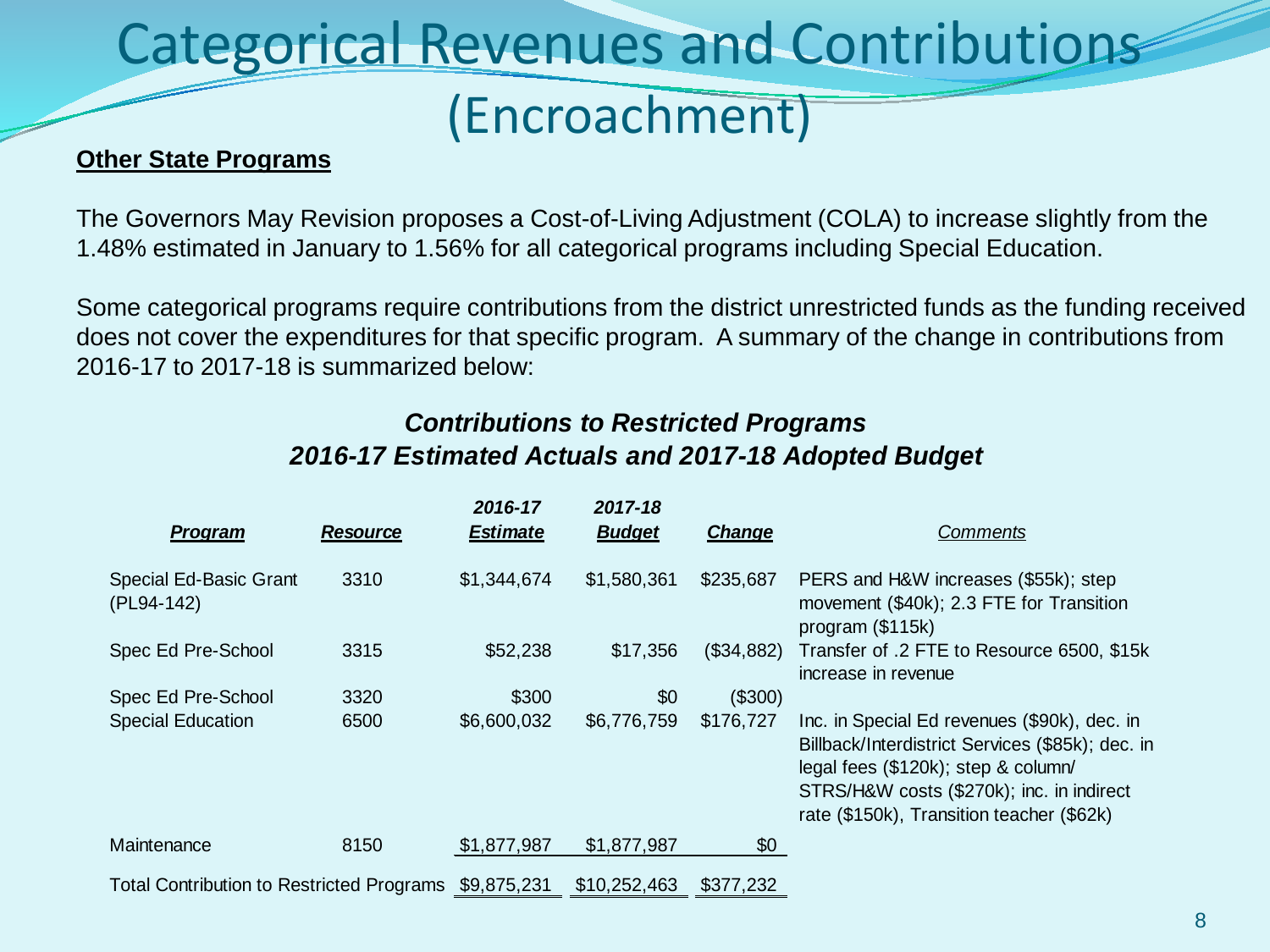### **CalSTRS and CalPERS Employer Contributions**

Since Second Interim guidance was issued, the CalPERS Board adopted final 2017-18 employer contribution rates and revised projected out-year rates. The new adopted/projected rates are as follows:

|                      | <b>PERS</b>                                             |                                              | <b>PERS Projected</b> |  |  |  |  |         |  |
|----------------------|---------------------------------------------------------|----------------------------------------------|-----------------------|--|--|--|--|---------|--|
|                      | Adopted                                                 |                                              |                       |  |  |  |  |         |  |
| <b>Fiscal Year</b>   | 2017-18 2018-19 2019-20 2020-21 2021-22 2022-23 2023-24 |                                              |                       |  |  |  |  | 2024-25 |  |
| <b>Employer Rate</b> | 15.53%                                                  | $18.10\%$ 20.80% 23.80% 25.20% 26.10% 26.80% |                       |  |  |  |  | 27.30%  |  |

CalSTRS rate projections are unchanged (see below), but the STRS Board's adoption of a lower discount rate could lead to higher rates after 2020-21.

| <b>STRS Rates Per Legislation</b> |         |         |         |         |  |  |
|-----------------------------------|---------|---------|---------|---------|--|--|
| <b>Fiscal Year</b>                | 2017-18 | 2018-19 | 2019-20 | 2020-21 |  |  |
| <b>STRS Employer Rate</b>         | 14.43%  | 16.28%  | 18.13%  | 19.10%  |  |  |

The CalSTRS and CalPERS costs associated with the employer rates increase over the next three years area as follows:

|                                           | 2017-18   |               | 2018-19   |      | 2019-20   |
|-------------------------------------------|-----------|---------------|-----------|------|-----------|
| <b>STRS Additional Costs Per Year</b>     | 526,177   |               | 536,701   | - S  | 152,944   |
| <b>PERS Additional Costs Per Year</b>     | 96,847    |               | 152,944   |      | 162,351   |
|                                           | 623,024   |               | 689,645   | - \$ | 315,295   |
| <b>STRS Additional Costs - Cumulative</b> | 1,042,037 | <sup>\$</sup> | 1,578,738 |      | 1,731,682 |
| <b>PERS Additional Costs - Cumulative</b> | 215,963   |               | 368,907   |      | 531,258   |
|                                           | 1,258,000 |               | 1,947,645 |      | 2,262,940 |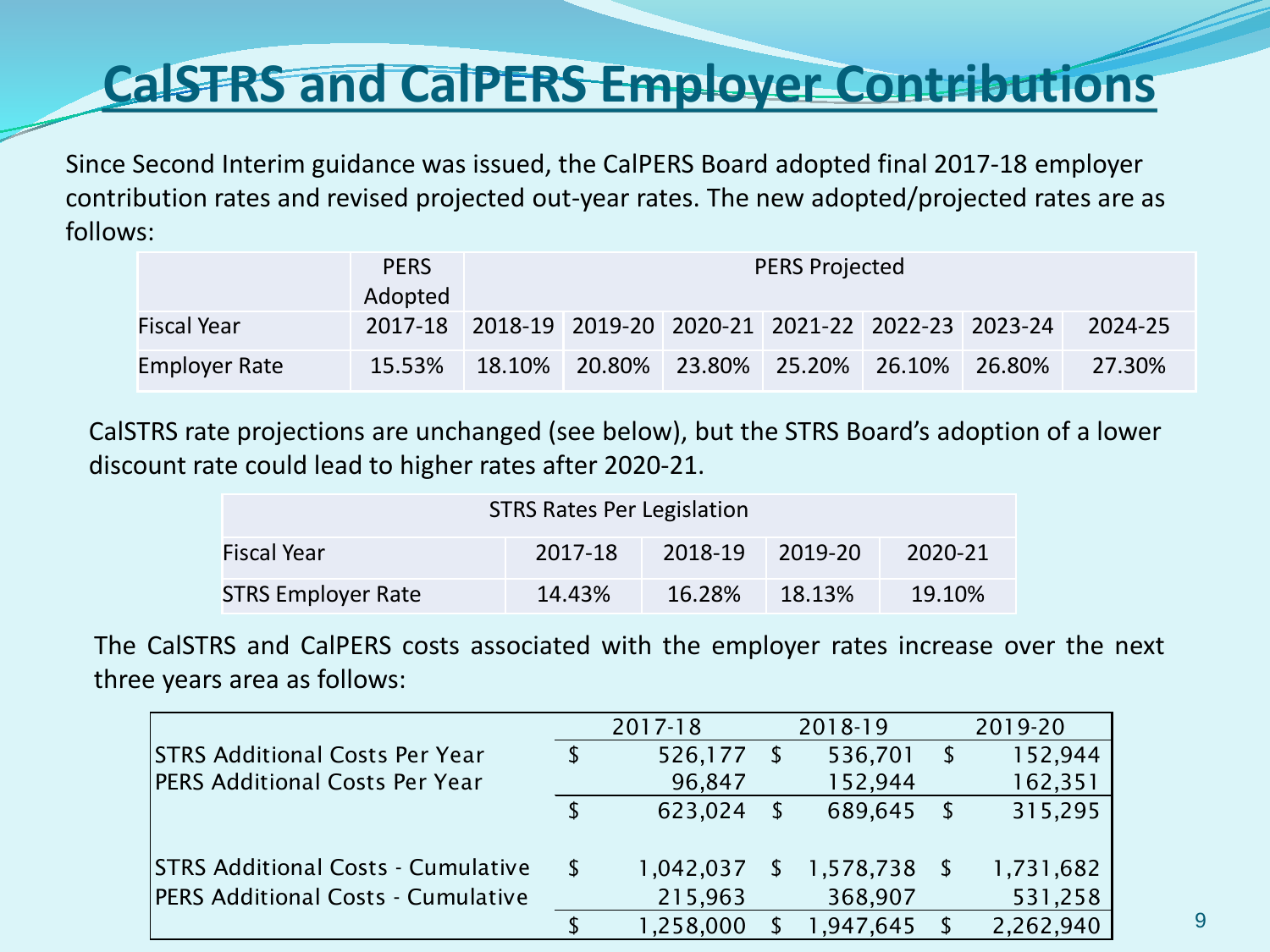## Multi-Year Projections

|                                             | <b>Adopted Budget</b>  | <b>Projection</b> | <b>Projection</b> |
|---------------------------------------------|------------------------|-------------------|-------------------|
|                                             | $2017 - 18$            | 2018-19           | 2019-20           |
|                                             | Combined               | Combined          | Combined          |
| Revenues                                    |                        |                   |                   |
| <b>LCFF Funding</b>                         | 56, 542, 881           | 59,164,512        | 61,352,795        |
| <b>Federal Revenue</b>                      | 2,124,080              | 2,124,080         | 2,124,080         |
| <b>State Revenue</b>                        | 5,229,684              | 4,868,834         | 4,868,834         |
| Local Revenue                               | 3,639,967              | 3,322,345         | 3,322,345         |
| <b>Total Revenue</b>                        | 67,536,612             | 69,479,771        | 71,668,054        |
| Expenditures                                |                        |                   |                   |
| <b>Certificated Salaries</b>                | 31,478,529             | 32,060,017        | 32,863,989        |
| <b>Classified Salaries</b>                  | 9,002,815              | 9,071,672         | 9,164,389         |
| <b>Benefits</b>                             | 17,184,923             | 18,123,244        | 19,185,261        |
| <b>Books and Supplies</b>                   | 3,035,031              | 2,767,408         | 2,767,408         |
| Other Services & Oper. Exp                  | 6,111,256              | 6,089,043         | 6,200,535         |
| <b>Capital Outlay</b>                       | 102,275                | 50,000            | 50,000            |
| Other Outgo 7xxx                            | 1,980,069              | 1,980,069         | 1,980,069         |
| Transfer of Indirect 73xx                   | (3,229)                | (3,229)           | 3,845             |
| <b>Unidentified Budget Reductions 19-20</b> |                        |                   | (600, 000)        |
| <b>Total Expenditures</b>                   | 68,891,669             | 70,138,224        | 71,615,496        |
| Deficit/Surplus                             | (1, 355, 057)          | (658, 453)        | 52,558            |
| <b>Transfers In</b>                         |                        |                   |                   |
| <b>Transfers out</b>                        | (173, 360)             | (223, 560)        | (23, 560)         |
| <b>Contributions to Restricted</b>          |                        |                   |                   |
| Net increase (decrease) in Fund Balance     | (1,528,417)            | (882, 013)        | 28,998            |
| <b>Beginning Balance</b>                    | $\overline{5,300,351}$ | 3,771,934         | 2,889,921         |
| <b>Ending Fund Balance</b>                  |                        | 2,889,921         | 2,918,919         |
| <b>Components of Ending Fund Balance</b>    | 3,771,934              |                   |                   |
| Nonspendable:                               |                        |                   |                   |
| Reserve - Revolving Fund                    | 5,000                  | 5,000             | 5,000             |
| <b>Restricted:</b>                          |                        |                   |                   |
| <b>Reserve - Designated Programs</b>        | 156,071                | 156,071           | 156,071           |
| Unassigned/Unappropriated:                  |                        |                   |                   |
| Reserve - Economic Uncertainty @ 3%         | 2,071,951              | 2,110,854         | 2,149,172         |
| Reserve - Deferred Maintenance Reserve      | 156,955                | 156,955           | 156,955           |
| Reserve - Additional LCFF Supplemental      |                        |                   |                   |
| Required Increase Budget 17-18 & 18-19      | O                      | 130,775           | 229,888           |
| Reserve - Charter Technical Assistance      | 93,812                 | 93,812            | 93,812            |
| Reserve - GAP Funding Contingency -         |                        |                   |                   |
| Subsequent Budget Year                      | $\Omega$               | $\Omega$          | $\Omega$          |
| Reserve - Unassigned Economic               |                        |                   |                   |
| Uncertainty surplus/(deficit)               | 1,288,145              | 236,455           | 128,022           |
| <b>Total Ending Fund Balance</b>            | 3,771,934              | 2,889,921         | 2,918,919         |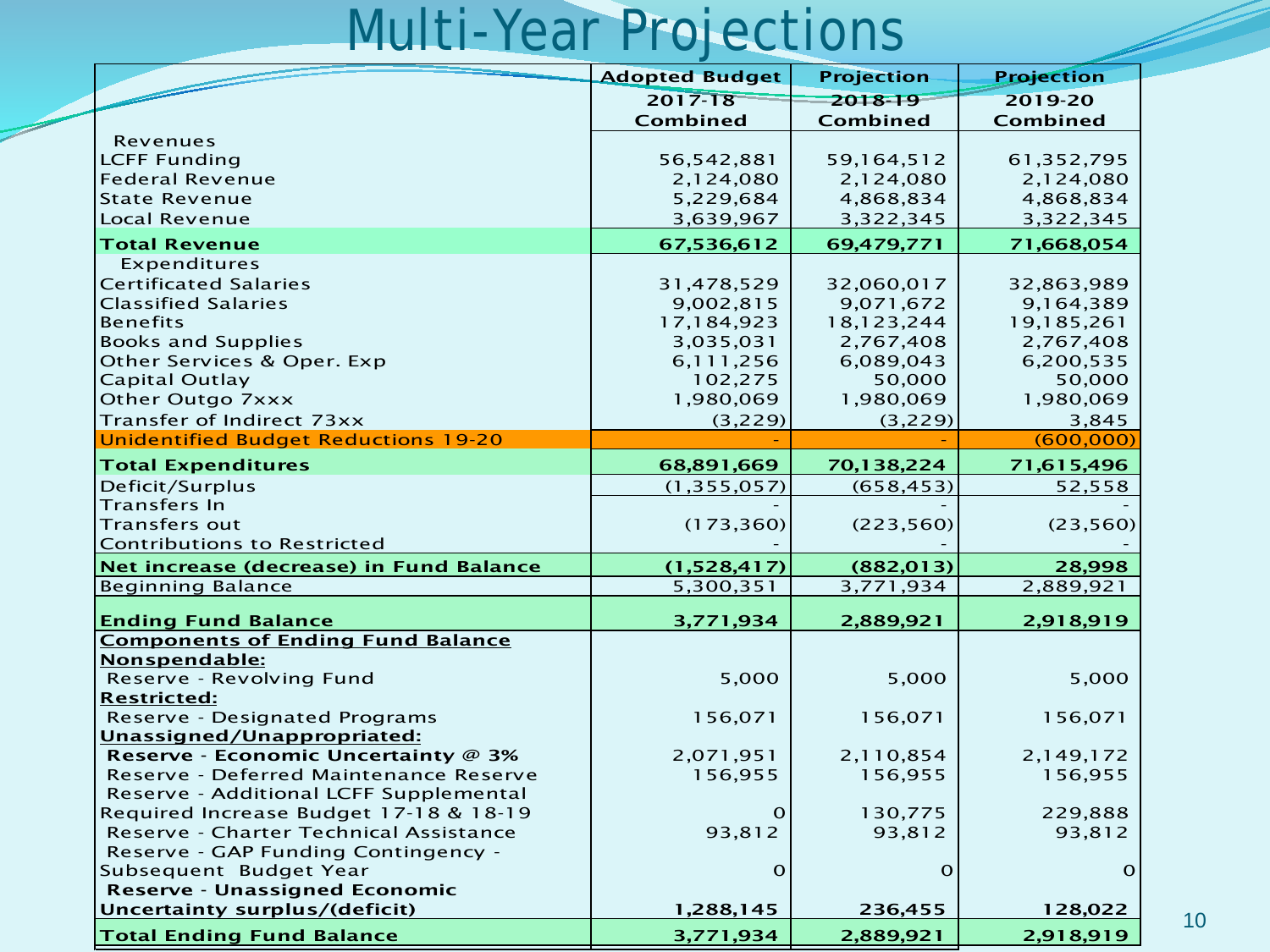## **Details of Components of Ending Fund Balance**

| 2017-18 Ending Fund         |                                                                               | Adopted Budget<br>2017-18<br><b>Combined</b> | Projection<br>2018-19<br>Combined | Projection<br>2019-20<br><b>Combined</b> |
|-----------------------------|-------------------------------------------------------------------------------|----------------------------------------------|-----------------------------------|------------------------------------------|
| <b>Balance Components</b>   | Net increase (decrease) in Fund Balance                                       | (1,528,417)                                  | (882, 013)                        | 28,998                                   |
| (\$3,771,934):              | <b>Beginning Balance</b>                                                      | 5,300,351                                    | 3,771,934                         | 2,889,921                                |
|                             | <b>Ending Fund Balance</b>                                                    | 3,771,934                                    | 2,889,921                         | 2,918,919                                |
| Nonspendable:<br>\$5,000    | <b>Components of Ending Fund Balance</b><br>Nonspendable:                     |                                              |                                   |                                          |
| Restricted:                 | Reserve - Revolving Fund                                                      | 5,000                                        | 5,000                             | 5,000                                    |
| \$156,071                   | <b>Restricted:</b><br>Reserve - Designated Programs                           | 156,071                                      | 156,071                           | 156,071                                  |
| Reserve for EU (3%):        | Unassigned/Unappropriated:                                                    |                                              |                                   |                                          |
| \$2,071,951                 | Reserve - Economic Uncertainty @ 3%<br>Reserve - Deferred Maintenance Reserve | 2,071,951<br>156,955                         | 2,110,854<br>156,955              | 2,149,172<br>156,955                     |
| Board designated: -         | Reserve - Additional LCFF Supplemental                                        |                                              |                                   |                                          |
| \$250,767                   | Required Increase Budget 17-18 & 18-19                                        | $\overline{0}$                               | 130,775                           | 229,888                                  |
|                             | Reserve - Charter Technical Assistance                                        | 93,812                                       | 93,812                            | 93,812                                   |
| <b>GAP Funding Reserve:</b> | Reserve - GAP Funding Contingency -                                           |                                              |                                   |                                          |
| $$ -0-$                     | Subsequent Budget Year                                                        | $\theta$                                     | $\theta$                          |                                          |
|                             | <b>Reserve - Unassigned Economic</b>                                          |                                              |                                   |                                          |
| Unassigned Surplus:         | Uncertainty surplus/(deficit)                                                 | 1,288,145                                    | 236,455                           | 128,022                                  |
| \$1,288,145                 | <b>Total Ending Fund Balance</b>                                              | 3,771,934                                    | 2,889,921                         | 2,918,919                                |

MYP does not include the effects of 2016-17 & 2017-18 salary settlement costs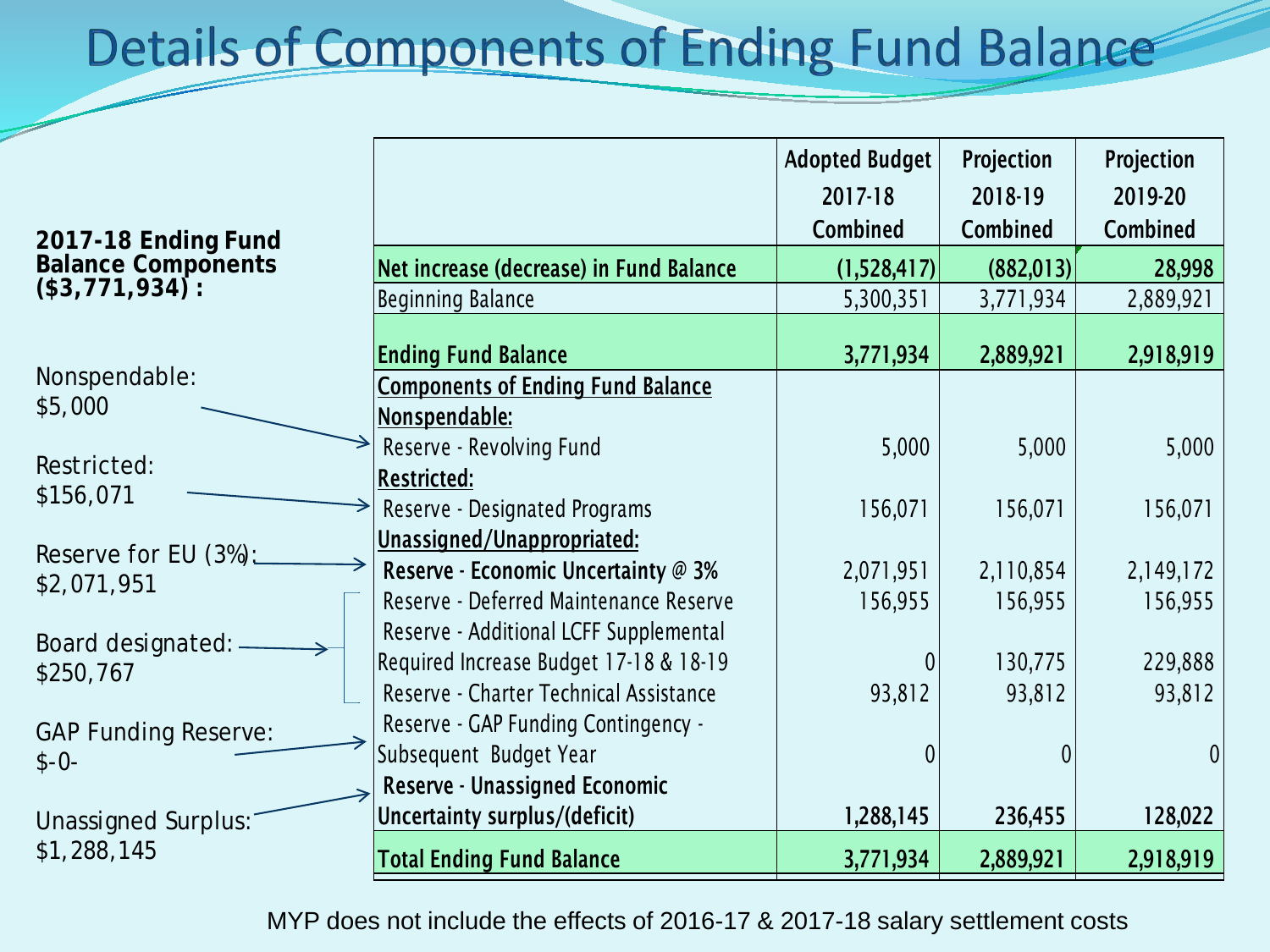## 2017-18 Adopted Budget - Other Funds

|                                              | 2017-18 ADOPTED BUDGET |                 |            |                                  |
|----------------------------------------------|------------------------|-----------------|------------|----------------------------------|
|                                              | <b>Beginning</b>       |                 |            | <b>Ending</b>                    |
|                                              | <b>Fund Balance</b>    | <b>Revenues</b> |            | <b>Expenditures Fund Balance</b> |
|                                              |                        |                 |            |                                  |
| <b>Fund 11 - Adult Education Fund</b>        | 22,908                 | 71,682          | 71,682     | 22,908                           |
| <b>Fund 13 - Cafeteria Fund</b>              |                        | 1,852,000       | 1,852,000  |                                  |
| <b>Fund 17 - Special Reserve for Other</b>   |                        |                 |            |                                  |
| <b>Than Capital Outlay</b>                   | 364,500                | 150,000         |            | 514,500                          |
|                                              |                        |                 |            |                                  |
| <b>Fund 21 - Building Fund</b>               | 55,586,317             | 250,000         | 12,082,443 | 43,753,874                       |
|                                              |                        |                 |            |                                  |
| <b>Fund 25 - Capital Facilities Fund</b>     | 314,105                | 1,300,000       | 1,187,541  | 426,564                          |
| <b>Fund 35 - County Schools Facilities</b>   |                        |                 |            |                                  |
| <b>Fund</b>                                  | 836,509                |                 |            | 836,509                          |
| <b>Fund 40 - Special Reserve for Capital</b> |                        |                 |            |                                  |
| <b>Outlay Projects</b>                       | 199,490                |                 |            | 199,490                          |
| <b>Fund 49 - Debt Service Fund for</b>       |                        |                 |            |                                  |
| <b>Blended Component Units</b>               | 10,095,703             | 6,670,000       | 8,321,449  | 8,444,254                        |
|                                              |                        |                 |            |                                  |
| <b>Fund 71 - Retiree Benefit Fund</b>        | 6,883                  |                 |            | 6,883                            |
| <b>Fund 73 - Foundation Private-</b>         |                        |                 |            |                                  |
| <b>Purpose Trust Fund</b>                    | 161,708                | 2,000           | 2,000      | 161,708                          |

12